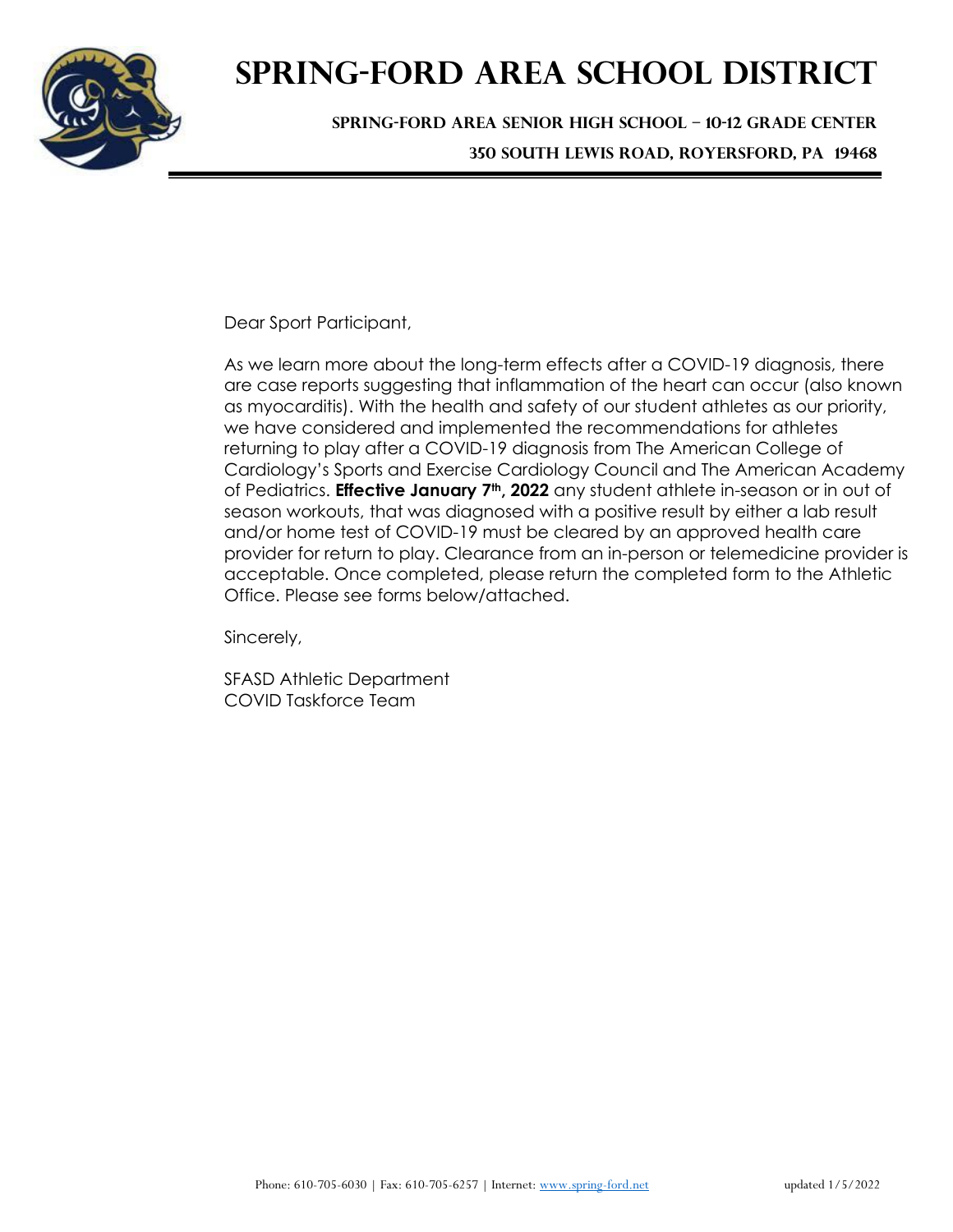

## **SPRING-FORD AREA SCHOOL DISTRICT**

**SPRING-FORD AREA SENIOR HIGH SCHOOL – 10-12 GRADE CENTER**

**350 SOUTH LEWIS ROAD, ROYERSFORD, PA 19468**

If an athlete has tested positive for COVID-19, he/she must be cleared for activity, *and this form must be completed by an approved health care provider (MD/DO/PAC/CRNP)* 

Athlete's Name: \_\_\_\_\_\_\_\_\_\_\_\_\_\_\_\_\_\_\_\_\_\_\_\_\_ DOB: \_\_\_\_\_\_\_\_\_ Date of Positive Test:\_\_\_\_\_\_\_\_\_\_

#### **THIS RETURN TO PLAY IS BASED ON TODAY'S EVALUATION**

Date of Evaluation:

Criteria to return (Please check below as applies)

❑ 5 days have passed since onset of symptoms OR has been asymptomatic throughout 5 days of quarantine

\_\_\_\_\_\_\_\_\_\_\_\_\_\_\_\_\_\_\_\_\_\_\_\_\_\_\_\_\_\_\_\_\_\_\_\_\_\_\_\_\_\_\_\_\_\_\_\_\_\_\_\_\_\_\_\_\_\_\_\_\_\_\_\_\_\_\_\_\_\_\_\_\_\_\_\_\_\_\_\_\_\_\_\_\_

❑ Symptoms have resolved (No fever (≥100.4F) for 24 hours without fever reducing medication, improvement of symptoms (cough, shortness of breath) ❑ Athlete was not hospitalized due to COVID-19 infection.

❑ Athlete IS cleared to return to activity fully, *without completing the return to play progression on the reverse of this form*

❑ Athlete IS cleared to start the return to play progression on the reverse of this form. ❑ Athlete IS NOT cleared to return to activity

Medical Office Information (Please Print/Stamp):

| Office Phone:<br>Provider's Name: |  |
|-----------------------------------|--|
|-----------------------------------|--|

Provider's Address: \_\_\_\_\_\_\_\_\_\_\_\_\_\_\_\_\_\_\_\_\_\_\_\_\_\_\_\_\_\_\_\_\_\_\_\_\_\_\_\_\_\_\_\_\_\_\_\_\_\_\_\_\_\_\_\_\_\_\_\_\_\_\_\_\_

Provider's Signature: \_\_\_\_\_\_\_\_\_\_\_\_\_\_\_\_\_\_\_\_\_\_\_\_\_\_\_\_\_\_\_\_\_\_\_\_\_\_\_\_\_\_\_\_\_\_\_\_\_\_\_\_\_\_\_\_\_\_\_\_\_\_\_\_